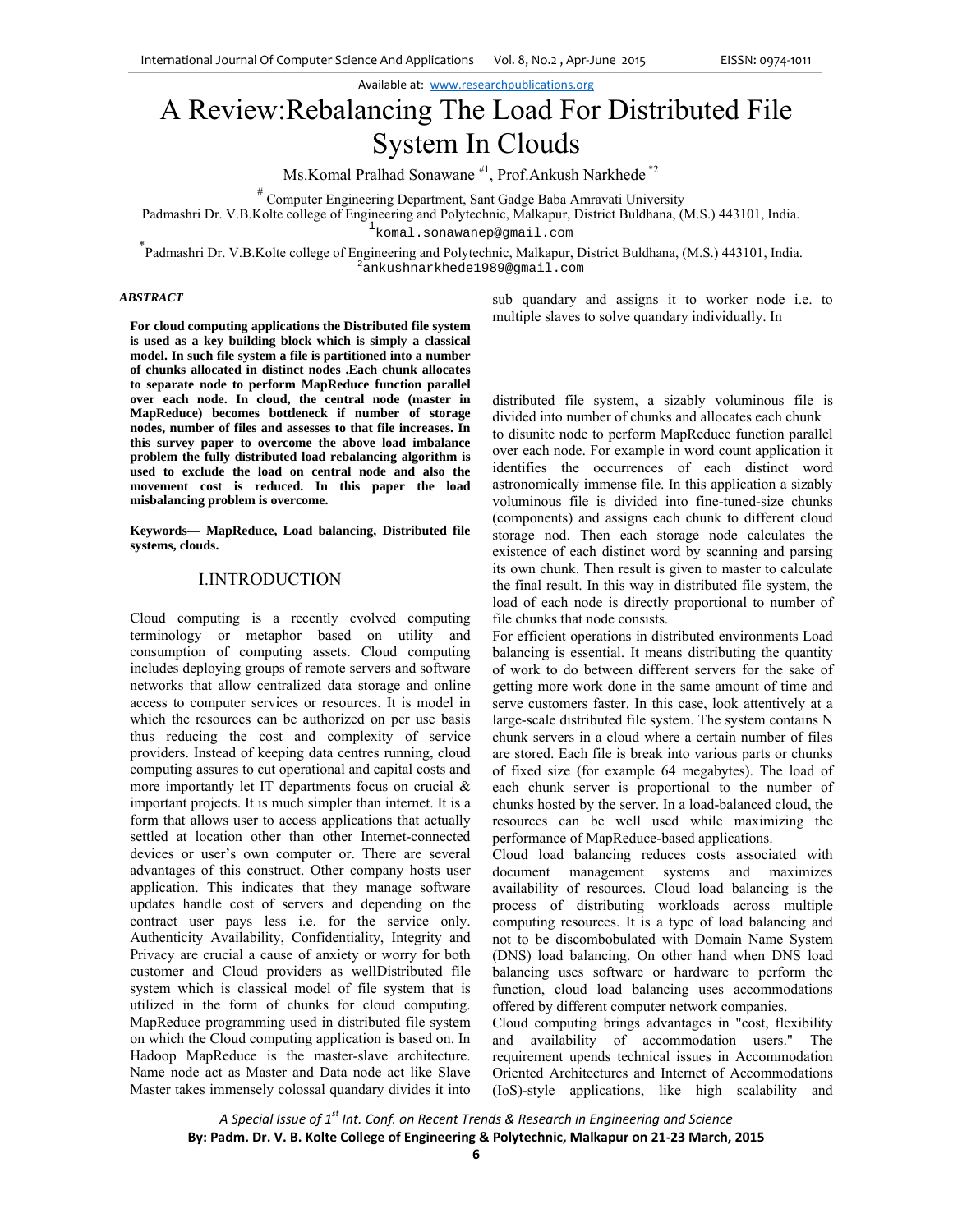## Available at: www.researchpublications.org

accessibility. As a major trouble in these issues, load balancing sanctions cloud computing to "scale up to incrementing demands" by efficiently allocating dynamic local workload evenly across all nodes.

## II.LITERATURE SURVEY

### *A.MapReduce: Simplified Data Processing On Large Clusters [8]*

MapReduce is the programming model in implementation which is used for generating or causing sizably and processing large amount of datasets. It is used at Google for many different causes or say occasions. Here map and reduce functions are used. Map function generate set of median key pairs and reduce function merges all median key values associated with same median key. The map and reduce function sanctions to perform parallelize operation facilely and re-execute the mechanism for fault toleration. At the execution-time, system deals with particular information of partitioning the input data, schedule the program execution over the number of available machines, handling failures and managing intercommunication between machines.

In distributed file system nodes concurrently perform computing and storage operations. The relatively huge file in partitioned into number of chunks and allocate it to distinct nodes to perform MapReduce task parallel over nodes. Typically, MapReduce task processes on different terabytes of data on thousands of machines. This model is is over simple to use; it hides the details of optimization, fault-tolerance, parallelization, and load balancing. MapReduce is utilized for Google's engenderment Web search accommodation, machine learning, data mining, etc. Utilizing this programming model, redundant execution used to reduce the impact of slow machines, handle machine failure as well as data loss.

## *B.Algorithm: Load Balancing for DHT based structured Peer to Peer System [2]*

Peer to peer system have an emerging application in distributed environment. As compared to clientserverarchitecture, peer to peer system ameliorated resource utilization by making utilization of unutilized resources over network. Peer to peer system uses Distributed Hash Table (DHTs) as an allocation mechanism. It perform join, leave and update operations. Here load balancing algorithm utilizes the concept of virtual server to ad interim storage of data. Utilizing the heterogeneous indexing, peers balanced their loads proportional to their capacities. In this, decentralized load balance algorithm construct network to manipulate ecumenical information and organized in tree shape fashion. Each peer can independently compute probability distribution capacities of participating peers and reallocate their load in parallel.

*C.Optimized Cloud splitting/partitioning Technique to Simplify Load Balancing [7]* 

Cloud computing has some difficulty regarding resource management and load balancing. In this paper, Cloud

Environment is partitioned into number of components by making utilization of cloud cluster technique which utilizes for the process of load balancing. The cloud related to number of nodes and it partitioned into n cluster predicated on cloud cluster technique. In this, it consists of main controller which maintains all information regarding all load balancer in cluster and index table. Very initial step is to select the correct cluster and it follows algorithm as

 1) In the environment of cloud, the nodes connected to centralized controller which is initialized as 0 in index table.

2) When controller receives incipient request, it queries the load balancer of each cluster for job allocation.

3) Then controller pass index table to find next available node having less weight. If found then sustain or continue the Processing otherwise index table again initialized to 0 and in an increment manner then again controller passes table to find next available node.

4) After fulfilling or say completing the process the load balancer update the status in allocation table.

Cloud splitting/partitioning method consists of following 2 steps:-

1) To match it with neighbor node visits each node randomly. If it having same characteristics and allocates and distributes familiar data with minimal cost then two nodes are merged into incipient node by sharing same details. Reiterate until there is no neighbor node having comparable characteristics. Eventually update the cost between neighbor two nodes and current neighbor node.

2) After combining two nodes into new node having similar characteristics visited node send the information to new node instead of sending it twice. It gives the stability, minimum replication, high performance, time and optimal resource utilization

## *D.Histogram-Based Global Load Balancing in Structured Peer to Peer System [9]*

Peer to peer system having solution for sharing and locating resources over internet. In this paper there are two key components. First is histogram manager that maintain histogram that reflect ecumenical view of distribution of load.

Histogram stores statistical information about average load of no overlapping groups of nodes. It is utilized to check if node is mundanely loaded, light or heavily loaded. Second component is load balance manager that take the Action of load redistribution if node becomes light or cumbersomely hefty. Load balancing manager balance the load statically when incipient node joins and dynamically when subsisting node become light or heavily loaded. The cost of constructing histogram and maintaining it may be expensive in dynamic system. To minimize the maintaining cost two techniques are used. Constructing and maintaining histogram is expensive if node join and leave system

*A Special Issue of 1st Int. Conf. on Recent Trends & Research in Engineering and Science* **By: Padm. Dr. V. B. Kolte College of Engineering & Polytechnic, Malkapur on 21‐23 March, 2015**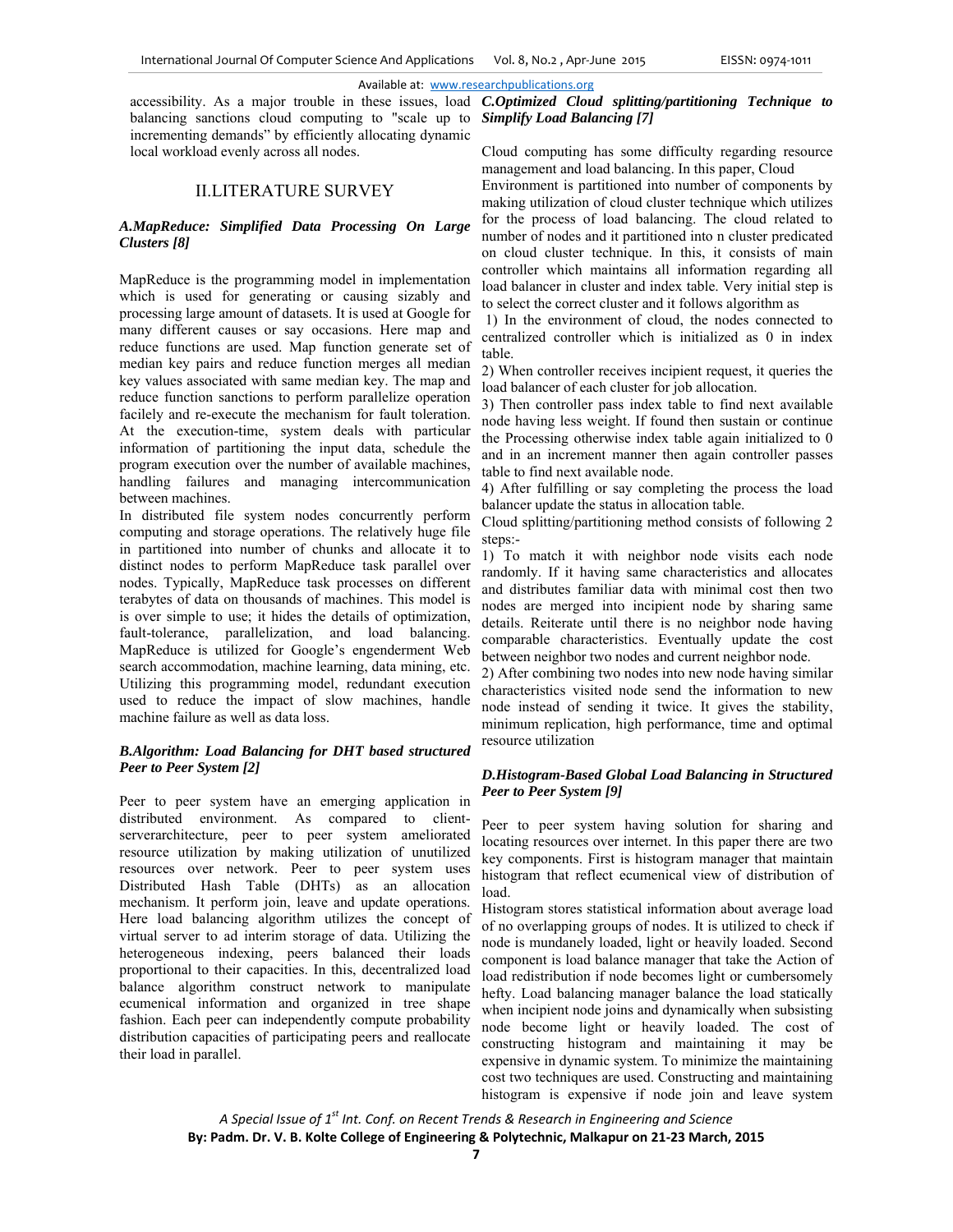frequently. Every new node in peer to peer system find its neighbor node and these neighbor nodes need to share its information with new node to setup connection. Now the cost of histogram is totally based on histogram update message caused by changing the load of nodes in the system .To reduce the cost approximate value of histogram is taken.

# III. EXISTING SYSTEM:

Existing system as fig shows is depending on centralized node. Due to central node failure performance bottleneck is occurred. And because of load imbalance low productivity is achieved.



Some limitations of existing system are high network traffic; movement cost is high, algorithm overhead, load imbalance, relying on Central Node, security difficulties.

### VI.PRAPOSED SYSTEM **[1][[3][4]**

Proposed system contains following different modules.

- 1) File Allocation
- 2) DHT Division
- 3) Load Rebalancing
- 4) Advantage of Node Heterogeneity

*1) File Allocation:* In this, large file is partitioned into number of chunks (C1, C2, and C3.....Cn) and it allocates to sub servers (Chunk server). Here the files can be added, deleted or appended dynamically to sub server. It will help to avoid the dataloss. Fig. [1] Shows that, given large file is dived into number of parts and that part are distributed over differentChunk server.



Fig[1] File Allocation

*2)DHT Devising:* The storage nodes are structured over network based on the distributed hash table (DHT); each file chunk having rapid key lookup in DHTs, in that unique identifier is assign to each file chunk. DHT guarantees that if any node leaves then allocated chunks are migrated to its successor; it allocates the chunks which are stored in successor only if node joins. DHT network is clear and it specifies the location of chunks that can be integrated with existing distributed file system where master node manages namespace of file system and mapping of chunks to storage nodes.

Fig.[2] shows the structure of Distributed Hash Table which is visible to all nodes.



Fig[2] Distributed Hash Table

*3) Load Rebalancing:* First calculate whether loads are heavy or light in each sub server. And a node is heavy if, Number of chunk  $>$  (1- $\Delta$ U) A node is Light if, Number of chunk < (1-ΔL) A*.* 

Where  $\Delta L$  and  $\Delta U$  are parameters of the system. All heavy nodes shared its load with light node. If node 'i' is the lightlyloaded then it contact to its successor 'i+1'and migrate its load to its successor and then join instantly to heavy node.

Here node equalization technique is used to reduce latency, overload and resource usage. The highly loaded node transfer requested chunks to lightly loaded node and it traverse through physical network link.Consider example, the capacity of each Chunk server is 256MB i.e. 3 chunks (each chunk is of 64 MB) then according to above Fig. 3 and load rebalancing algorithm chunkserver1 is light node having load 192MB (no of chunk  $\leq$ (1- $\Delta$ L) A) and Chunk server 3 is the heavy node having load 320MB (no of chunk >  $(1-\Delta U)$ A).

*A Special Issue of 1st Int. Conf. on Recent Trends & Research in Engineering and Science* **By: Padm. Dr. V. B. Kolte College of Engineering & Polytechnic, Malkapur on 21‐23 March, 2015**